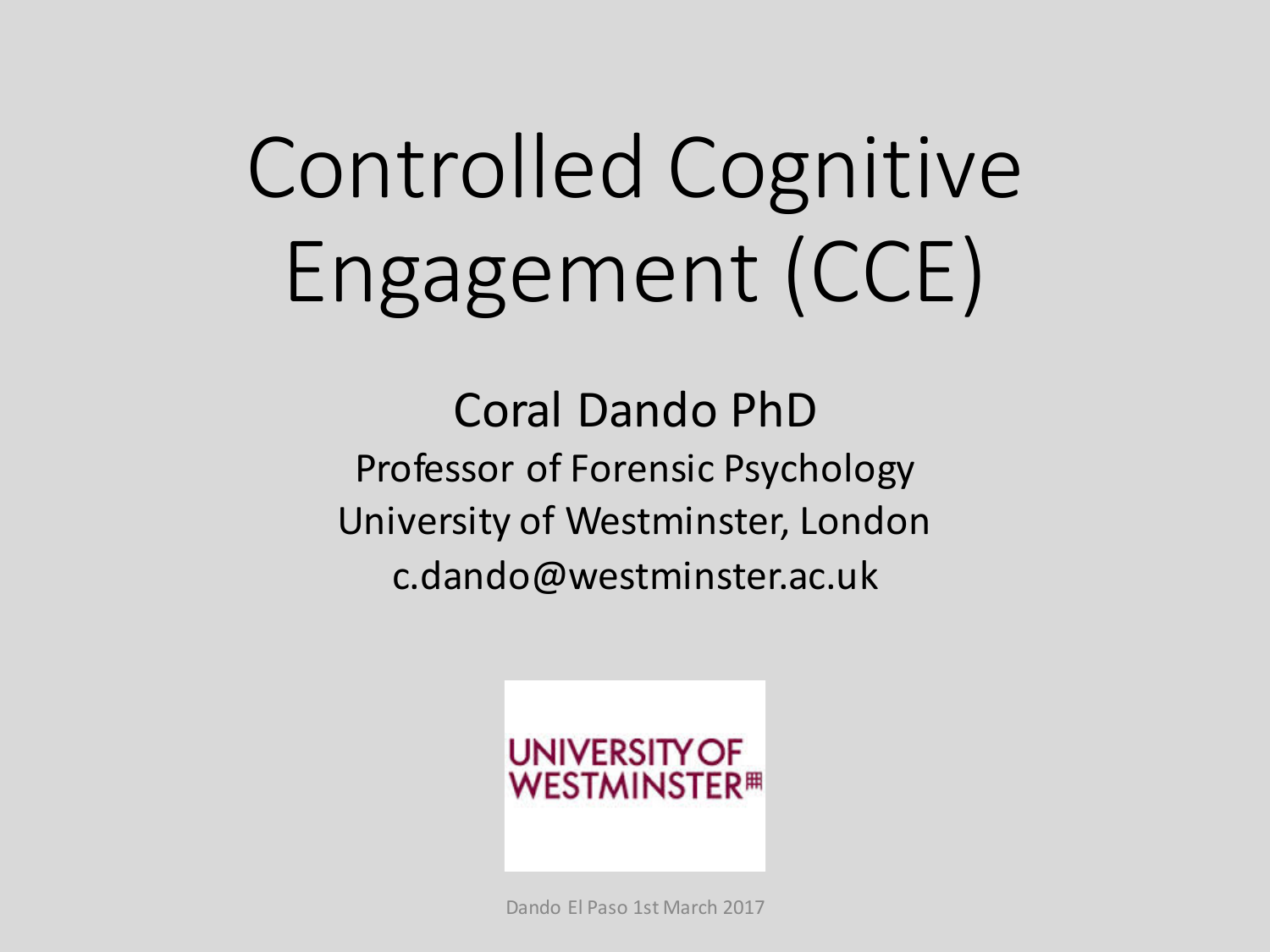### Overview

- Introduction to Controlled Cognitive Engagement (CCE)
- Why it is effective in portals contexts:
	- Border
	- Events
	- Aviation
- Aviation Security Context

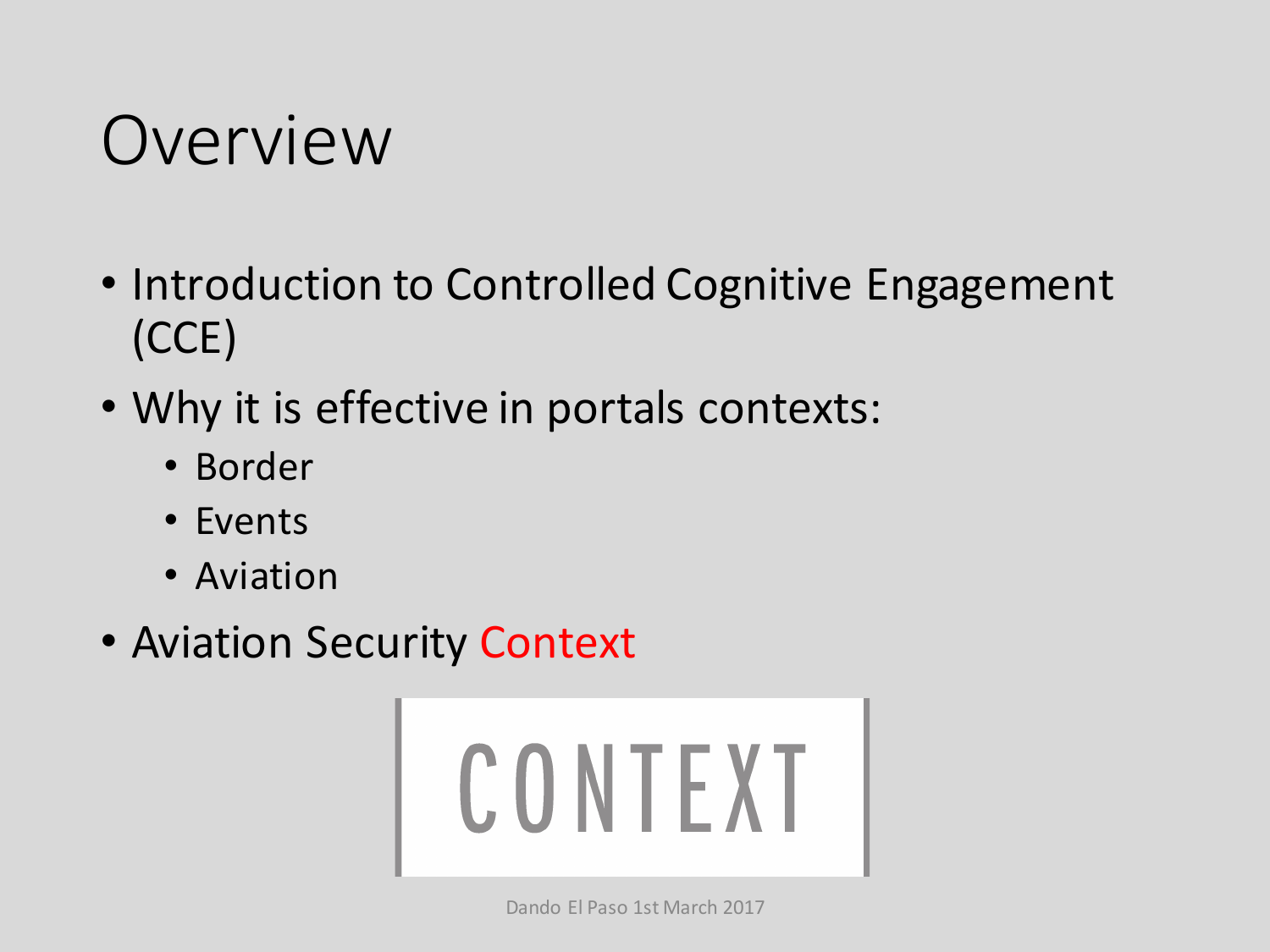# Funding

- Research funded by:
	- US Dept. Homeland Security BAA
	- UK Centre for the Protection National Infrastructure (CPNI)
- TSA & UK Dept. of Transport (DfT)
- AA & Delta Airlines



Dando El Paso 1st March 2017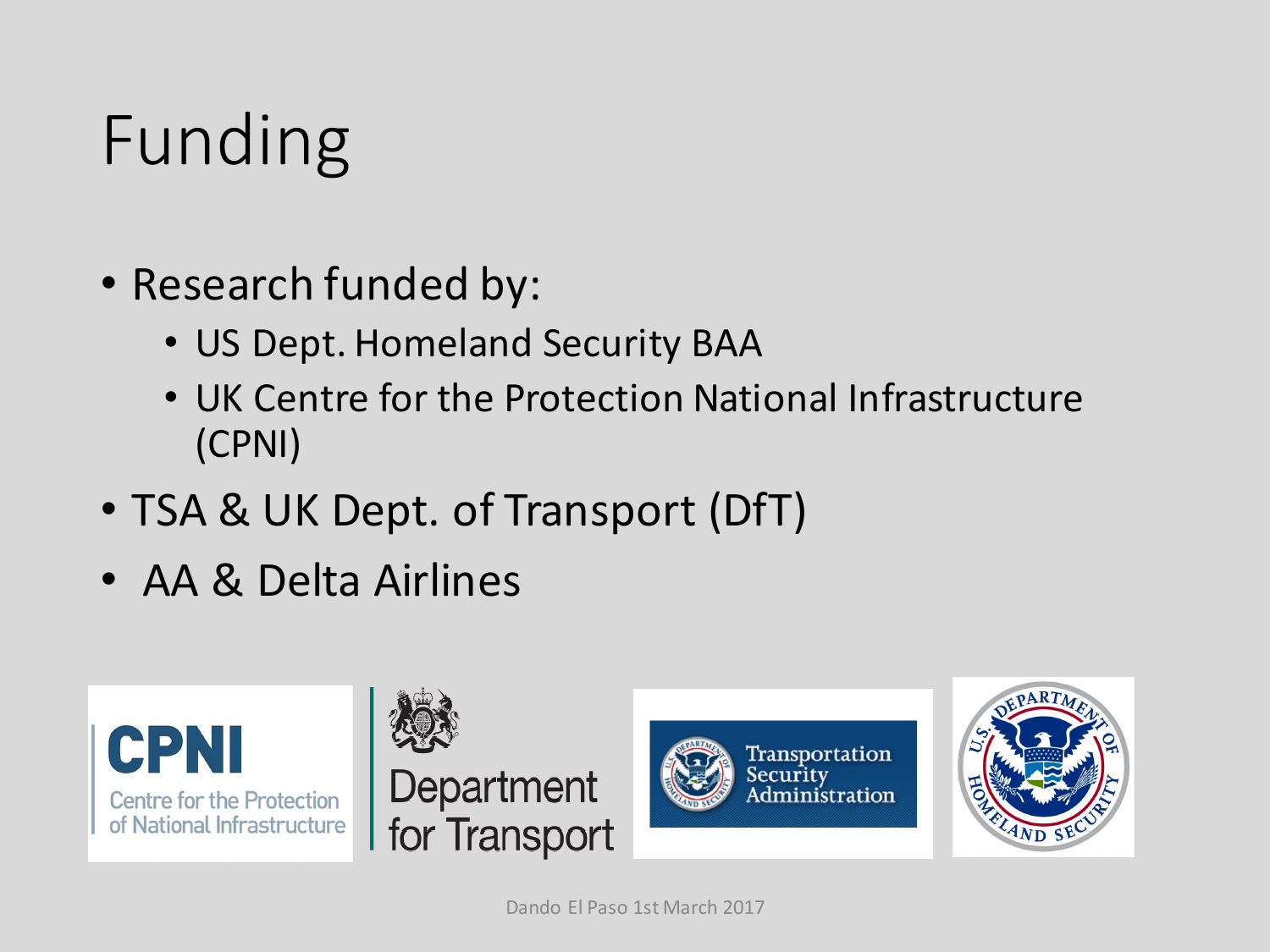# Truth Default Theory



Dando El Paso 1st March 2017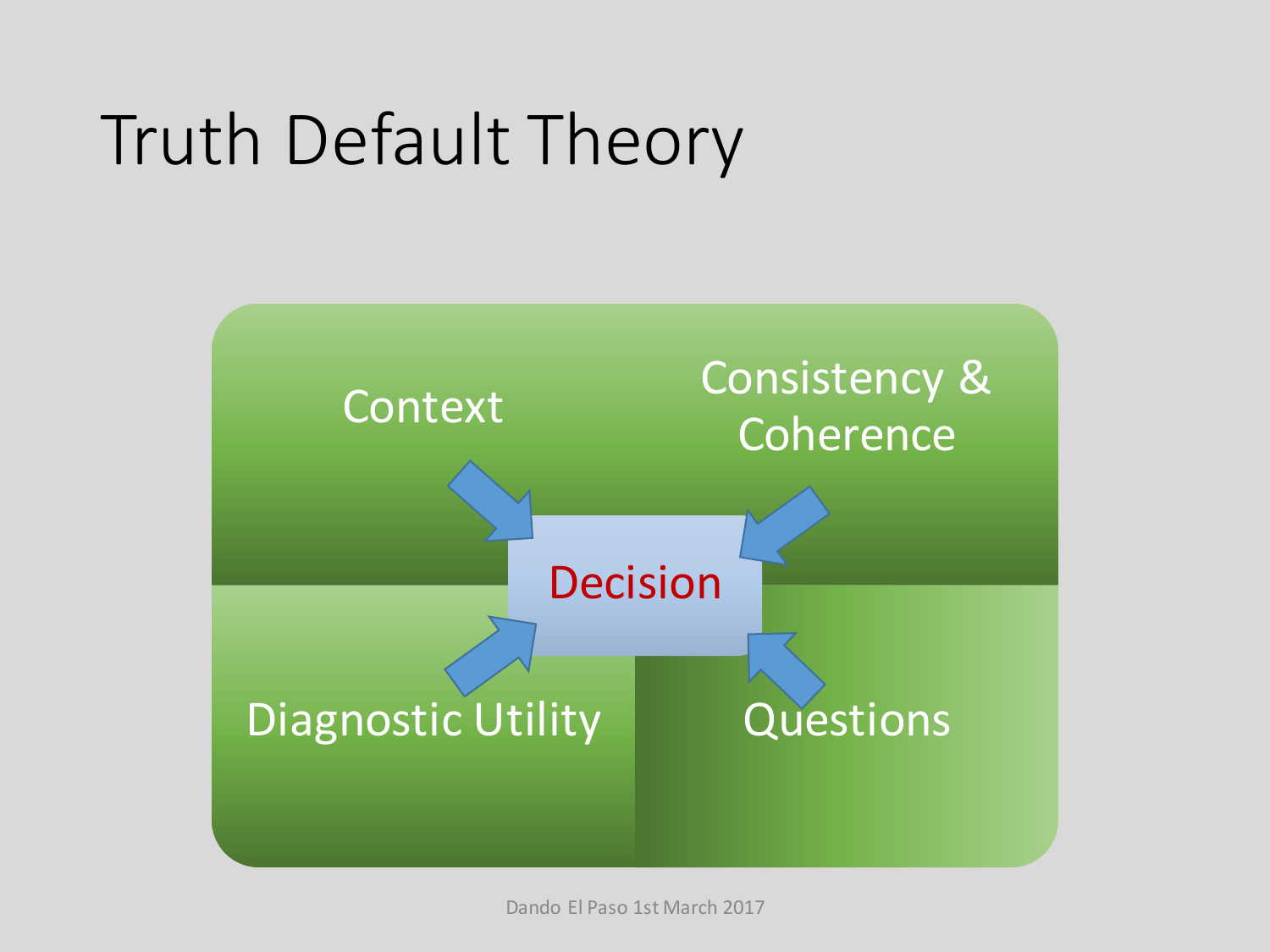### Problem 1: Context

- Customer service\*\*
- Security
- Time critical
- Limited factual information
- Not known
- Consistant procedure/approach
- Real time decision
- Truth default & Lie Bias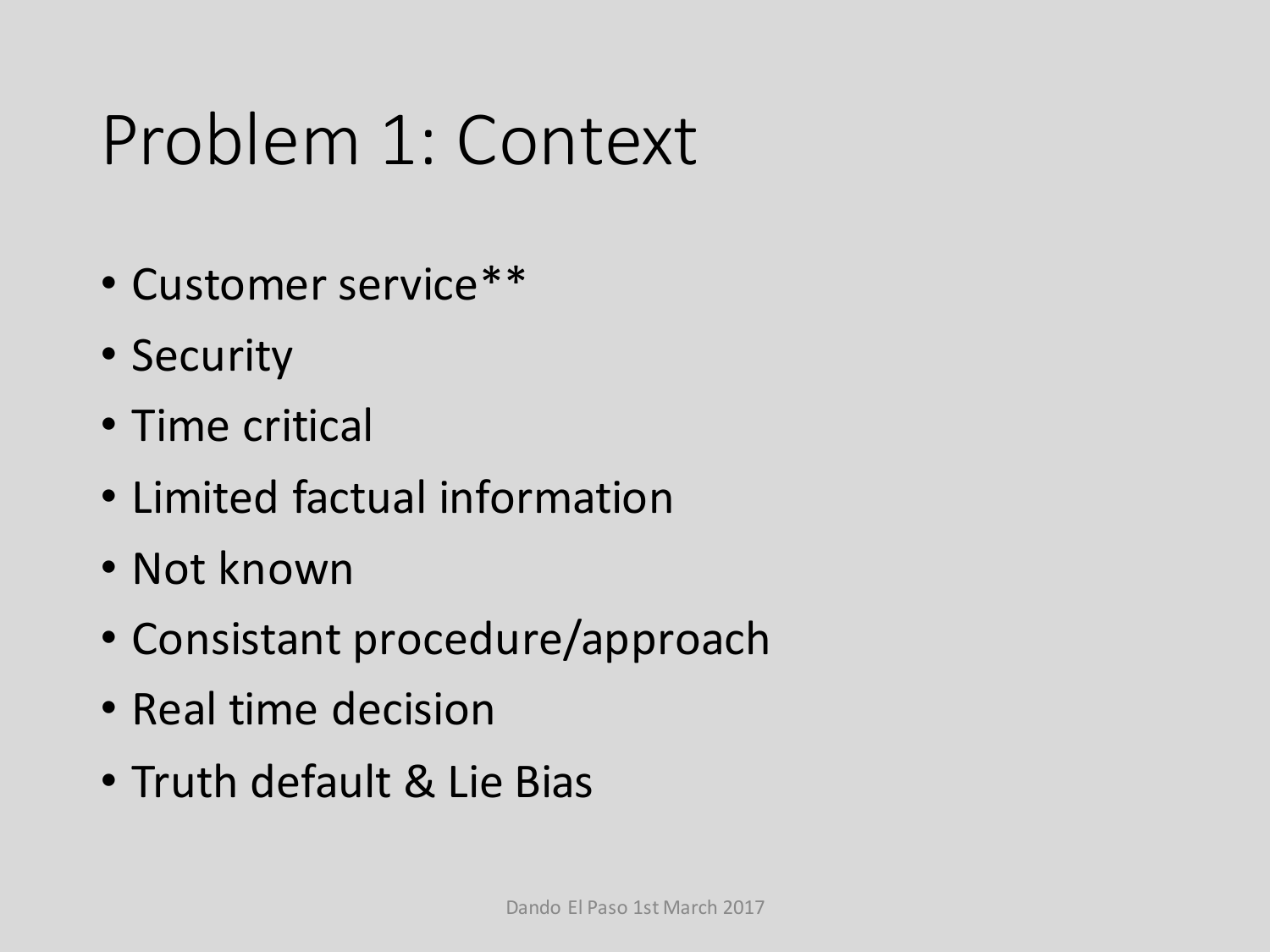# Problem 2: Diagnostic Utility

US international flights - 'Suspicious Signs' approach:

- **n** Documentation
- **n** Travel
- **Behaviour and appearance** 
	- **n** Physical manifestations
	- **n** Nervousness/aggressiveness etc.



- Rushing security staff/covert links in queue, etc.
- 'Pax appears to be lying or witholding'

'The question'...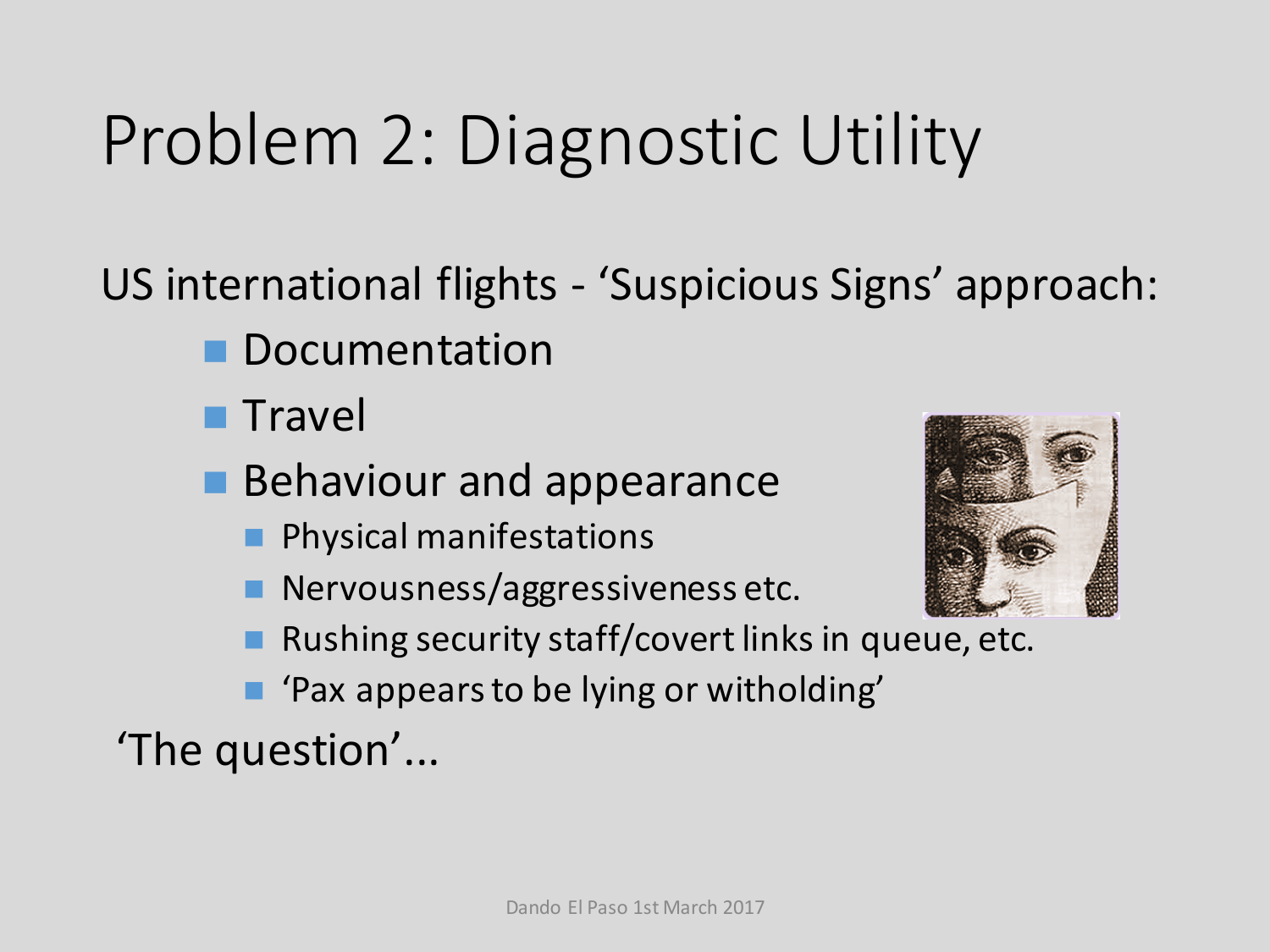### Problem 3: Questions

Audio Example 1



Audio Example 2



Dando El Paso 1st March 2017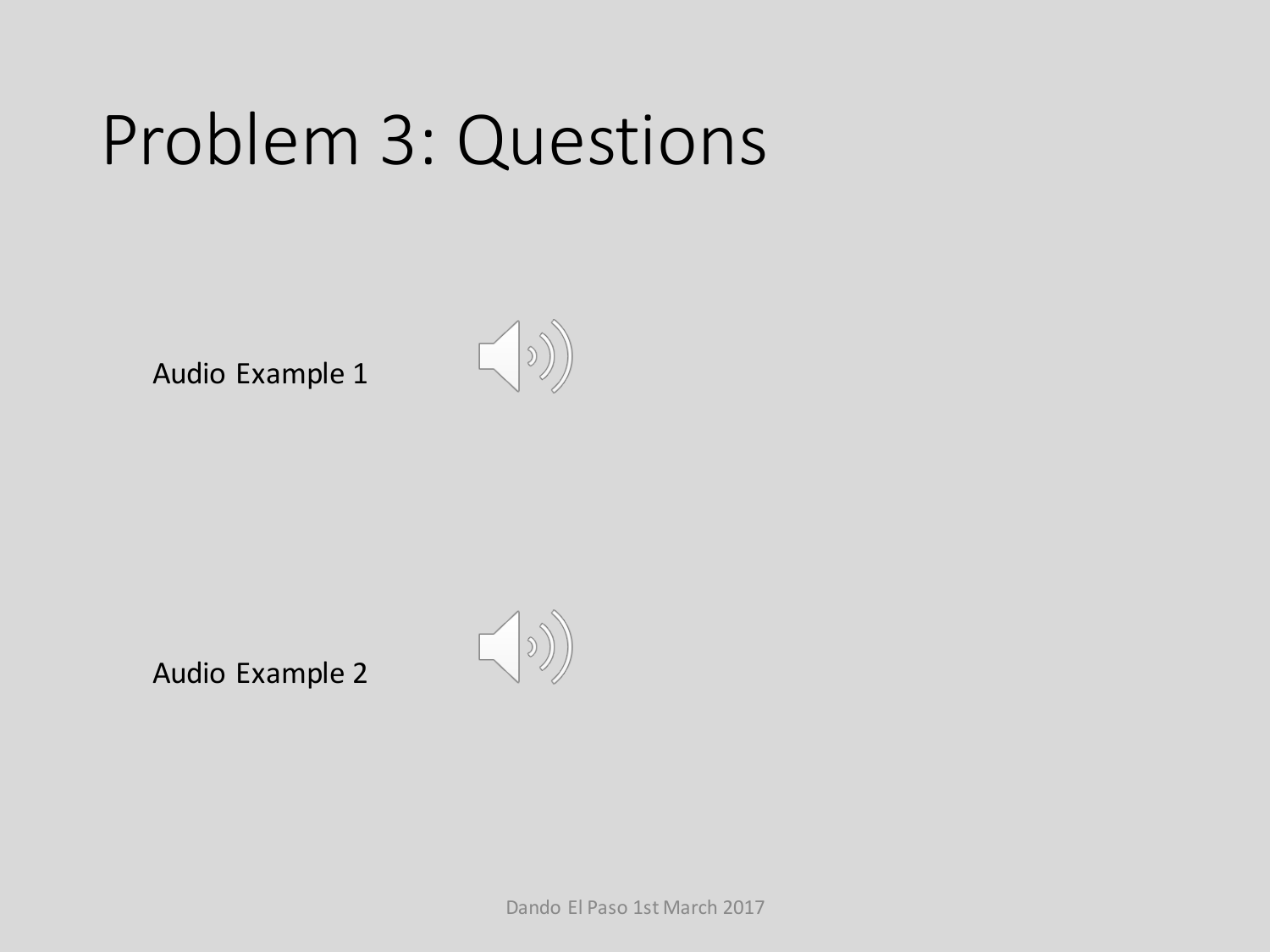### Problem 4: Consistency and **Coherence**

- Known facts are documents
- Correspondence can be practiced
- Rely on coherence & Communication content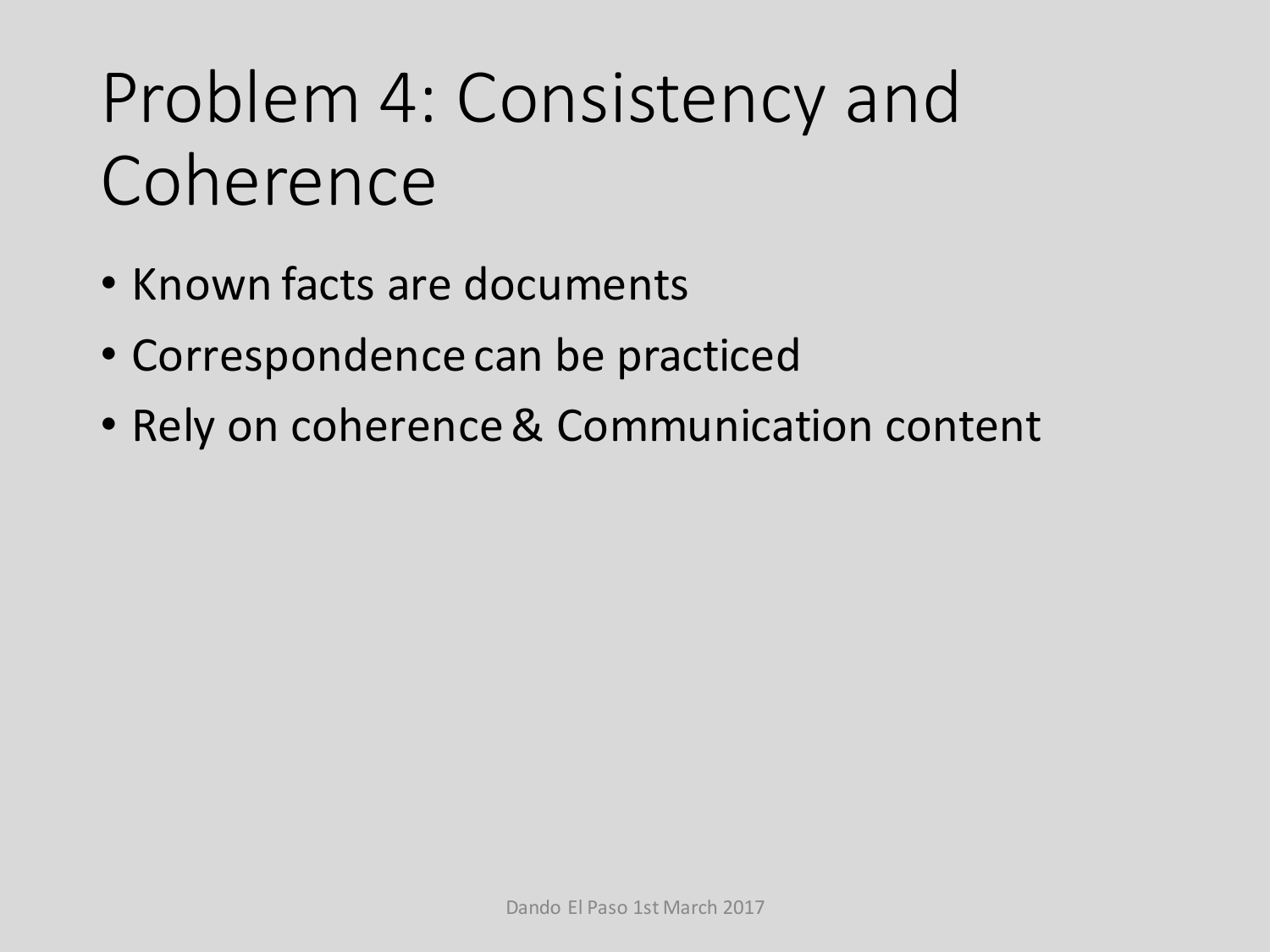# CCE In formal interrogation contexts

- 1980s shift from 'interrogation' to 'interview'
- All audio recorded (typically videoed)
- 7 core principles:
	- Gain an accurate & reliable account
	- Investigative mind set
	- $\blacksquare$  Act fairly
	- Ask a range of question to gain information
	- Recognize the positive impact of an early admission
	- Interviewer does not have to accept answers –<br>persistent questioning
	- Right to silence BUT interviewer must continue to question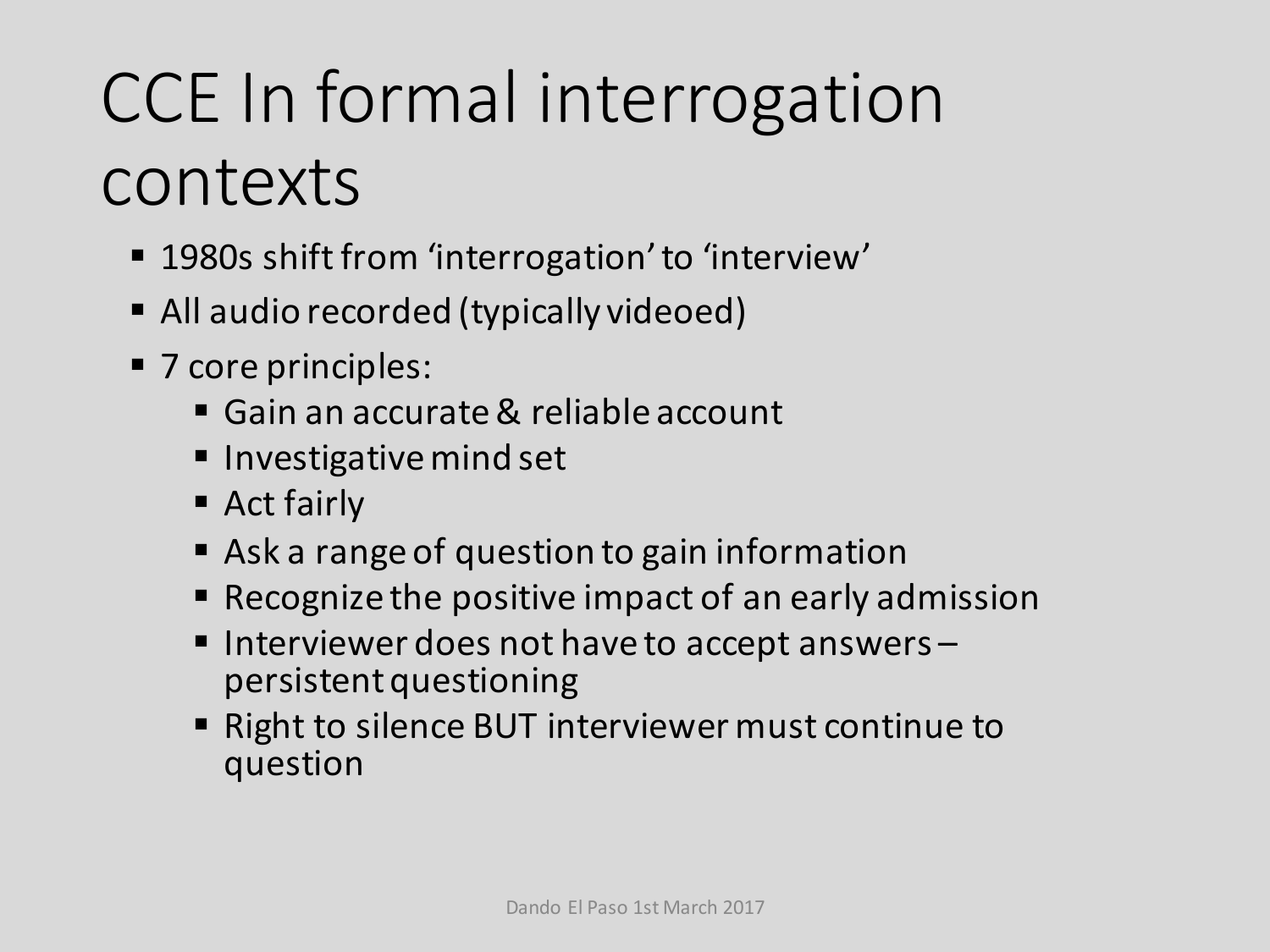# Psychology and the Interviewer mindset

- Social cognition: how people think and behave in a social setting
	- Non coercive
	- $\blacksquare$  Information gathering  $\blacksquare$  admission is not enough
	- Non accusatory
	- **Provide interview objectives**
- Psychological knowledge can assist you to manage the interview for more successful outcome
	- Expert questioning
	- **Diagnostic utility**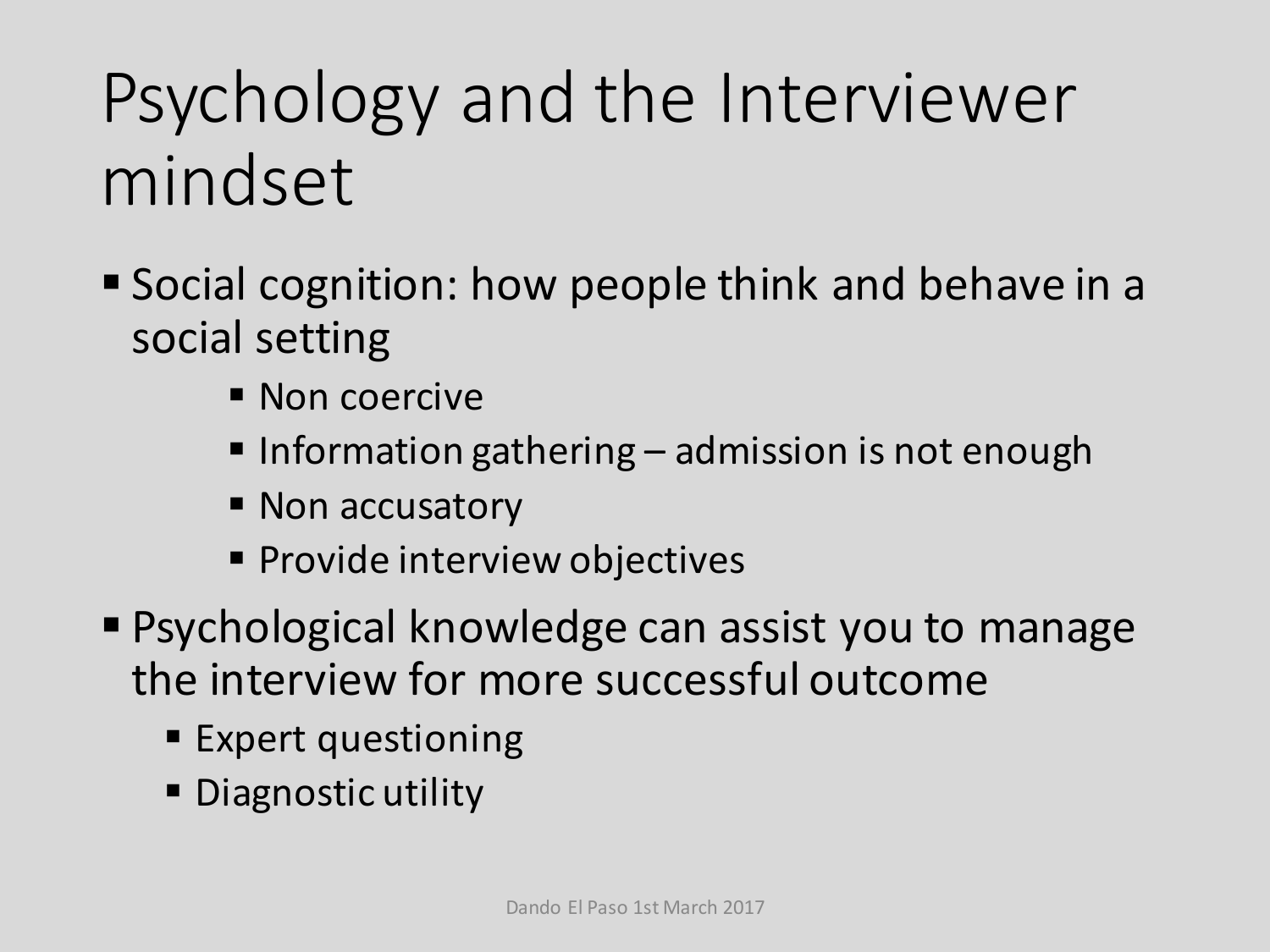### One Solution?

### $\cdot$  CCE is...

- A way of testing the truthfulness of accounts
- Improve chances of making people lie
- Applied equally to all
- Unpredictable
- Derived from an empirically validated method

#### • CCE does not ...

- Detect suspicious signs
- Rely on passive observation of behaviour
- Try to resolve suspicions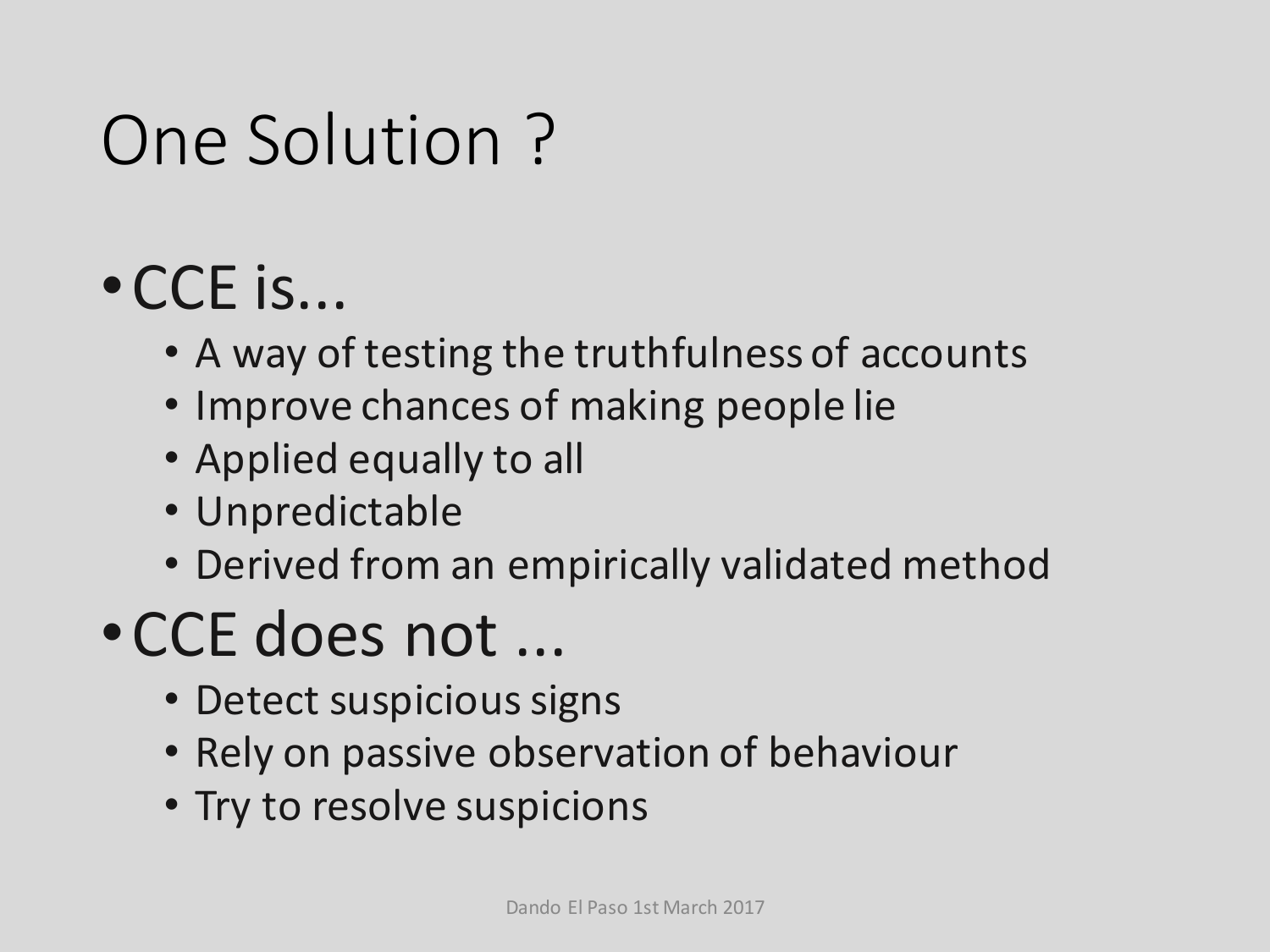# Controlled Cognitive Engagement

#### • **Controlled**

- Questioner controls the conversation
- Incremental phased questioning
- Managed questioning approach
- **Cognitive**
	- Questioner decision-making skills
	- Asymmetric cognitive loading
	- Unpredictable for receiver
- **Engagement**
	- Customer service/covert/formal uses
	- Reducing stereotype biases
	- Structure & timeline to observe behaviour change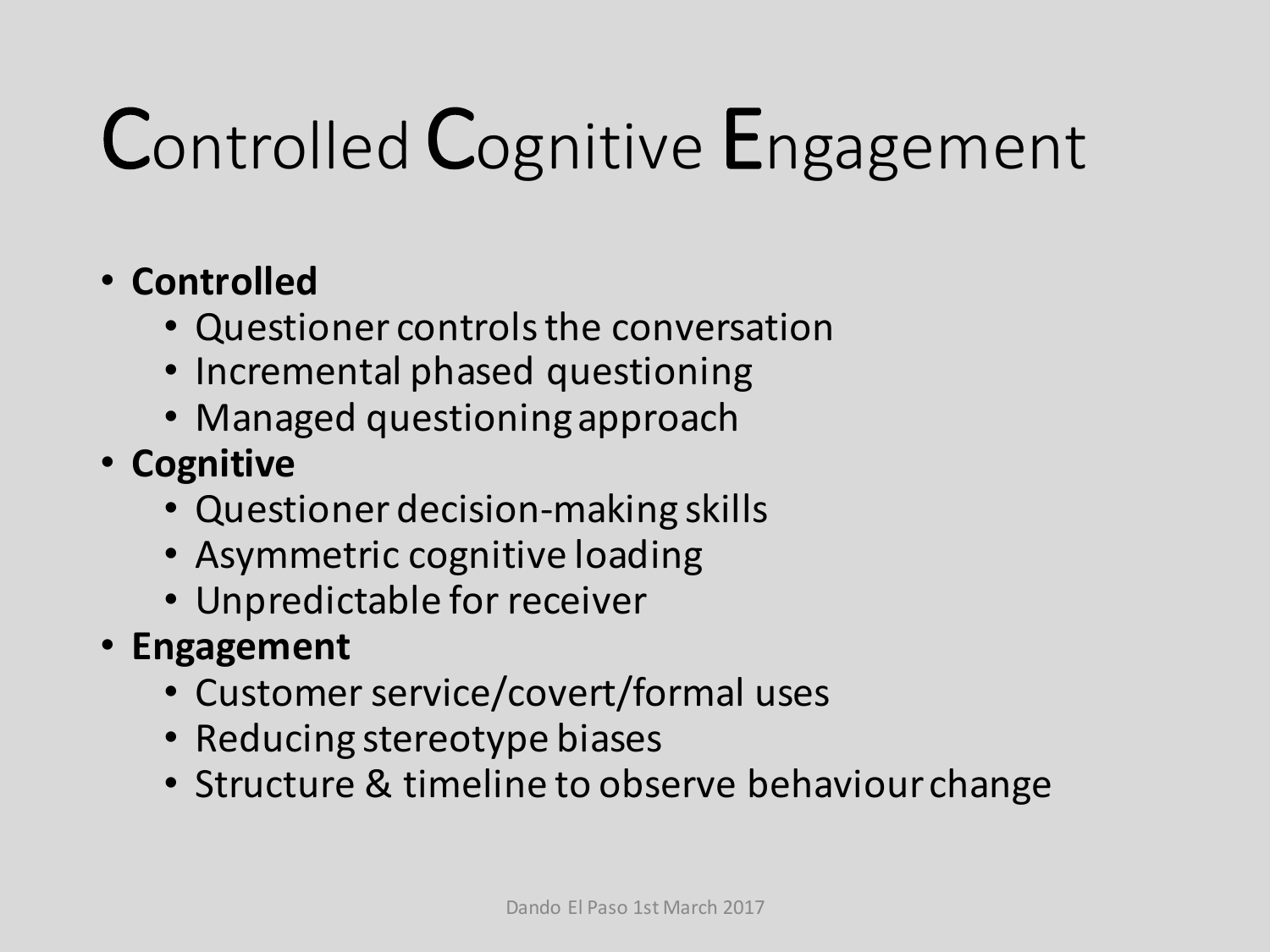# Stages of CCE

- Stage 1: Control
	- Build rapport and open a dialogue
	- Establish a behavioural baseline
- Stage 2: Information gathering
	- Gather information using open unpredictable questions
	- Commit passenger to version of truth
- Stage 3: Veracity testing and/or corespondence testing
	- Test the truth of the account using probe questioning
	- Observe behavior change (verbal & demeanor)
- After 3 cycles, make a decision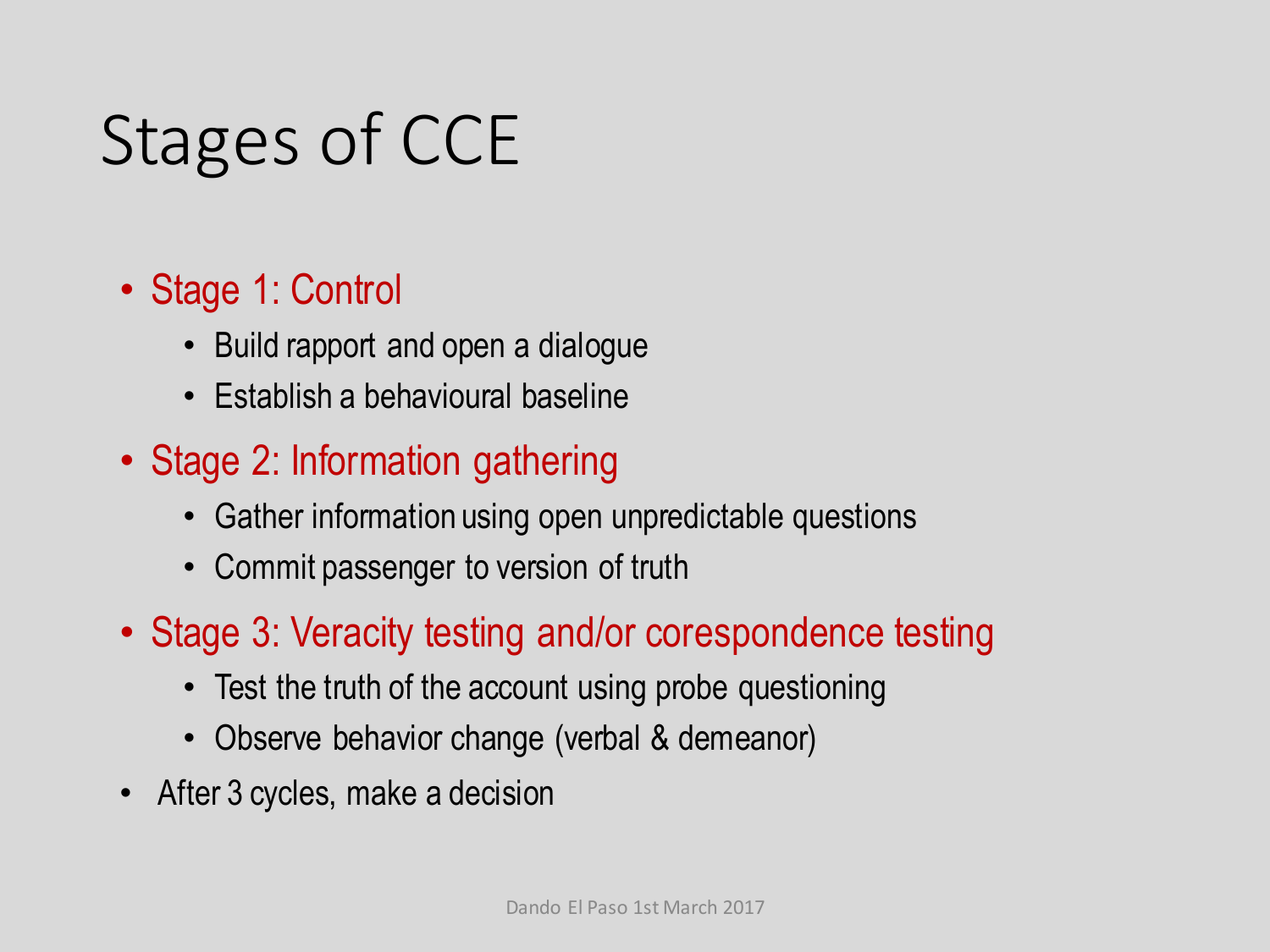### Example

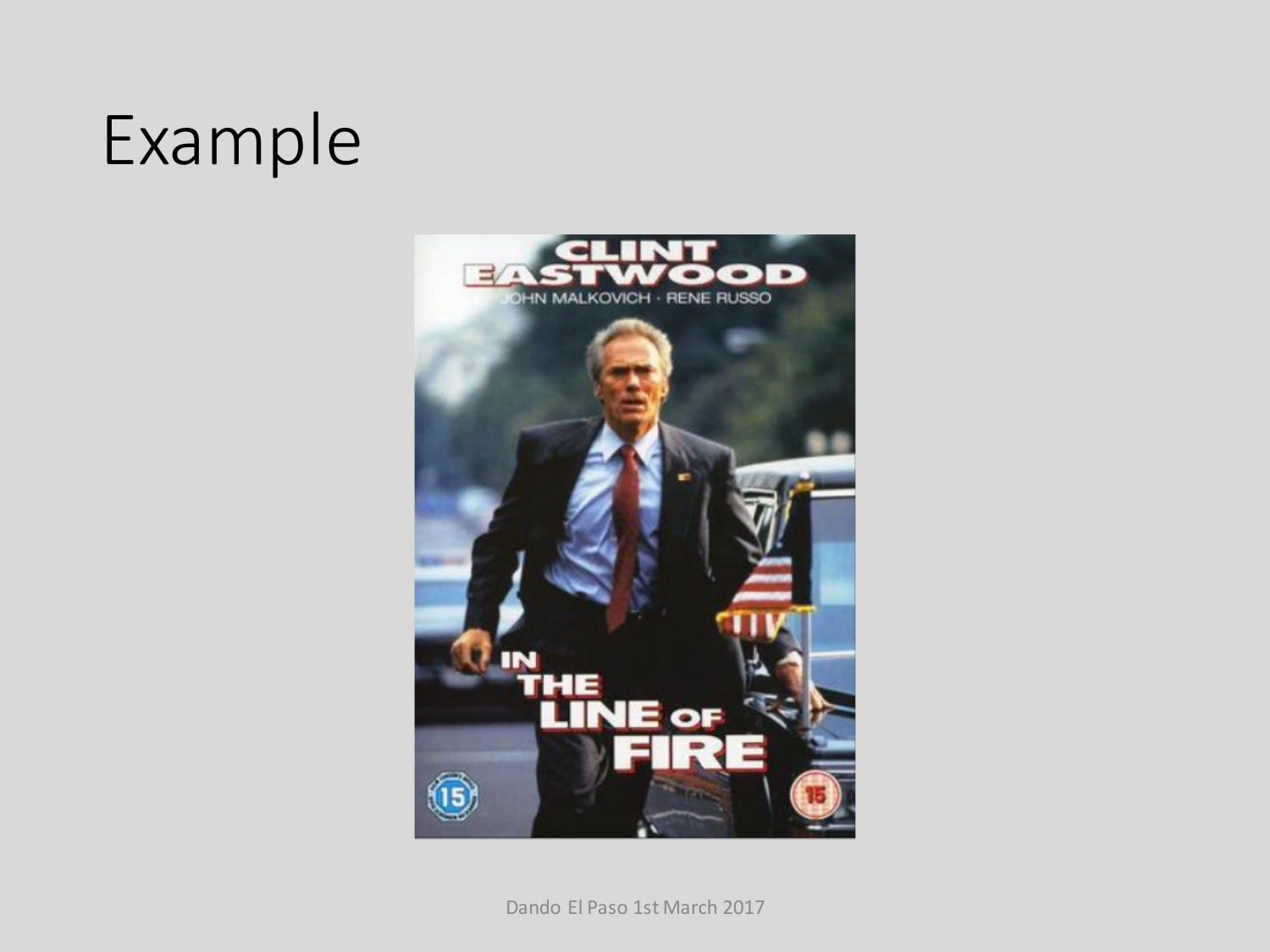# Evaluation: Detection testing

- £750K field trials funded by UK & US Govt. (MI5 CPNI & Dept. Homeland Security: TSA)
	- Major EU airports & Major international carriers
- Aim
	- To compare detection rates for CCE and suspicious signs method
	- To test method under pressure
- Method
	- CCE training
		- 10 accredited CCE trainers & 80 accredited CCE screeners
	- Double-blind randomised-control trial
	- 200 participants per method, diverse participant sample
	- Participant-generated deceptions
	- Incentivized performance 1; 1000 (low base rate)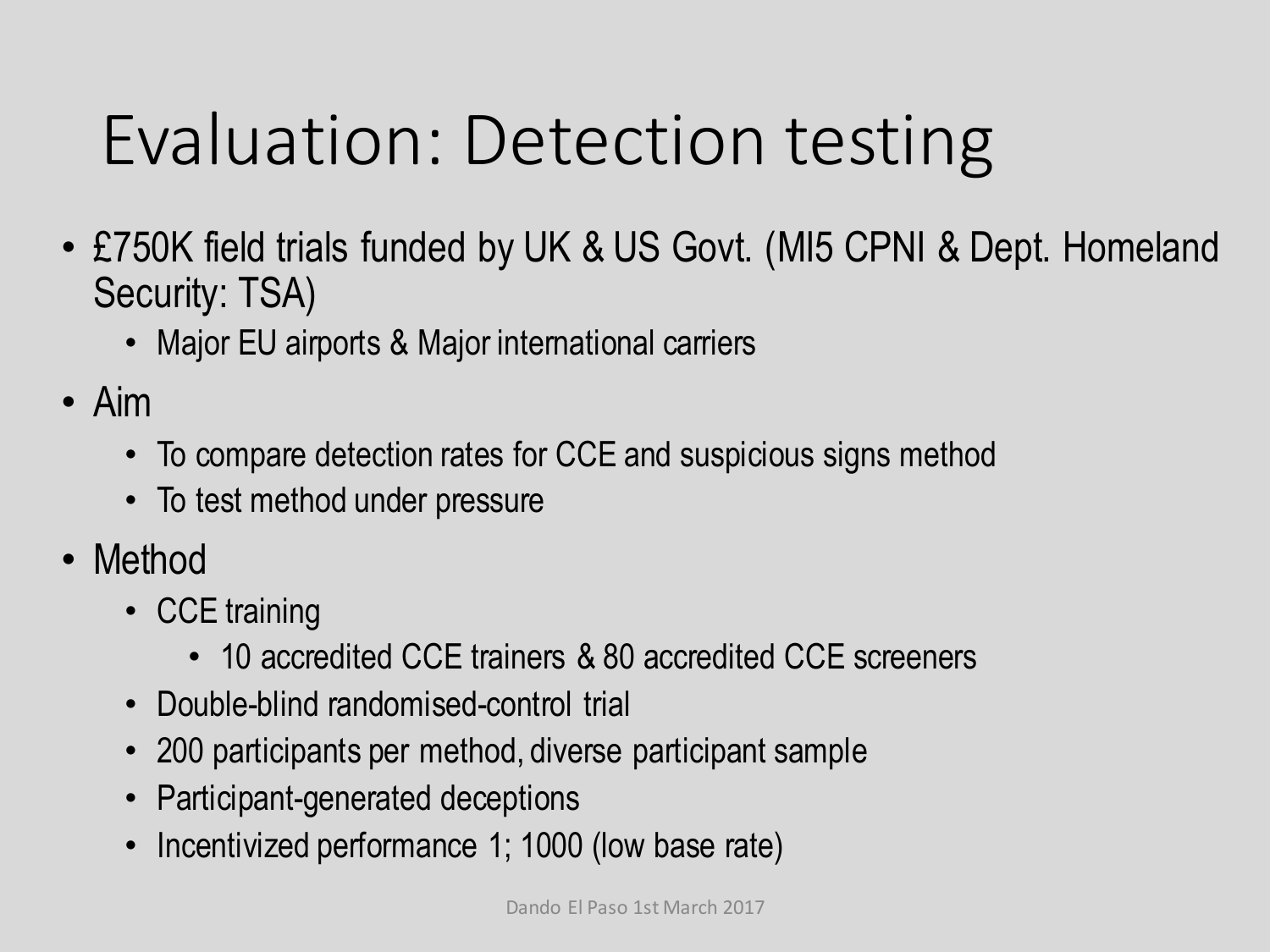### Results: Detection Rate

|                       | January 2012 | <b>June 2012</b> |
|-----------------------|--------------|------------------|
| <b>CCE</b>            | 63.4%        | 74.1%            |
| <b>Current method</b> | 2.7%         | $O\%$            |

- o 3,000,000<sup>+</sup> passengers CCE-screened to date
- o Paedophile ring disrupted
- $\circ$  Covert targeting of potential HT victims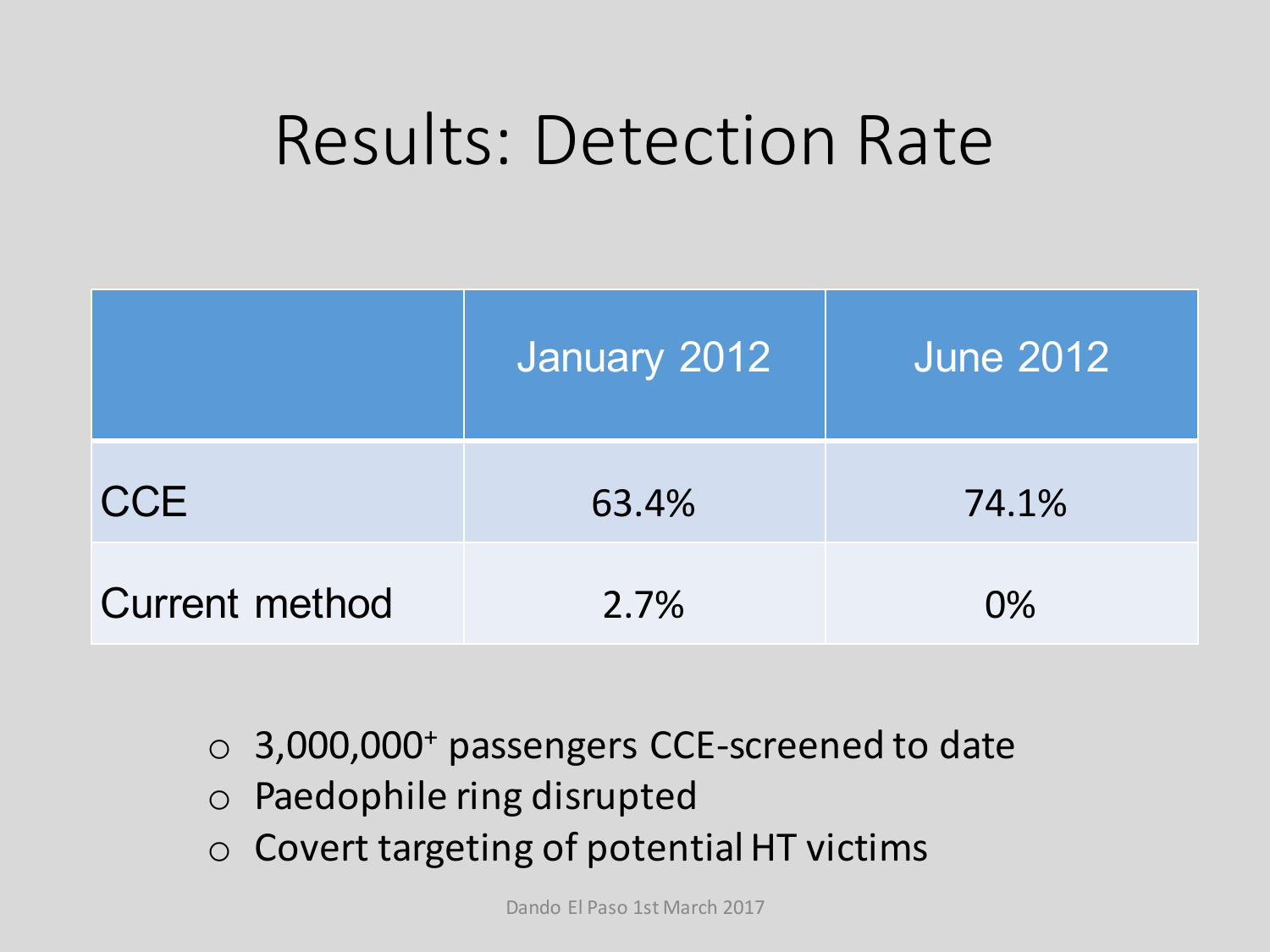### But…

• Must be completed correctly

• Audio Example  $\left(\begin{matrix} \circ & \circ \\ \circ & \circ \end{matrix}\right)$ 

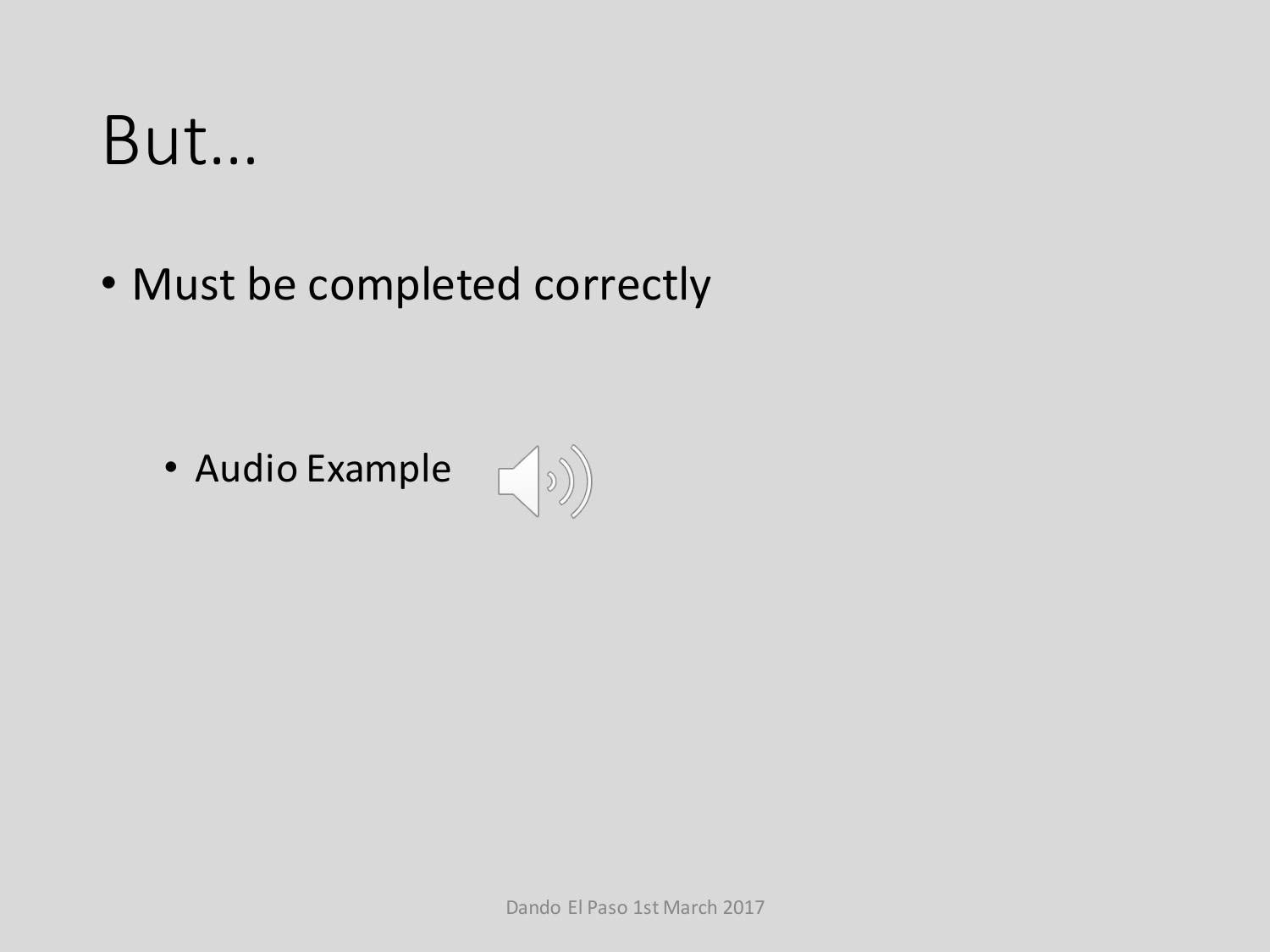# What Might the 'killer' question be?

- Asked an information gathering question and I have answered
- What question would test the truth of my account?
- Test expected knowledge of EXPERIENCE rather than general knowledge.

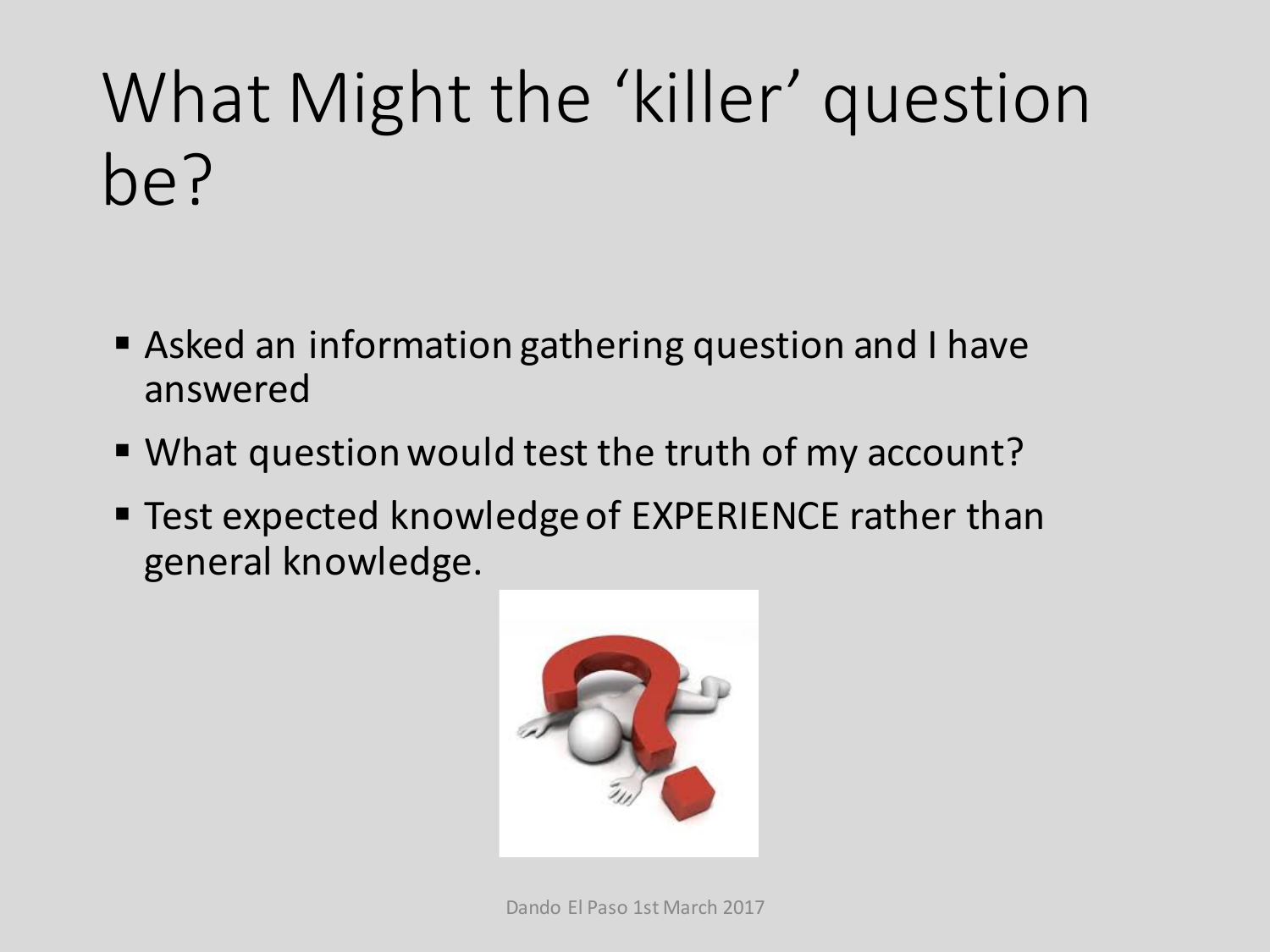### Audio Example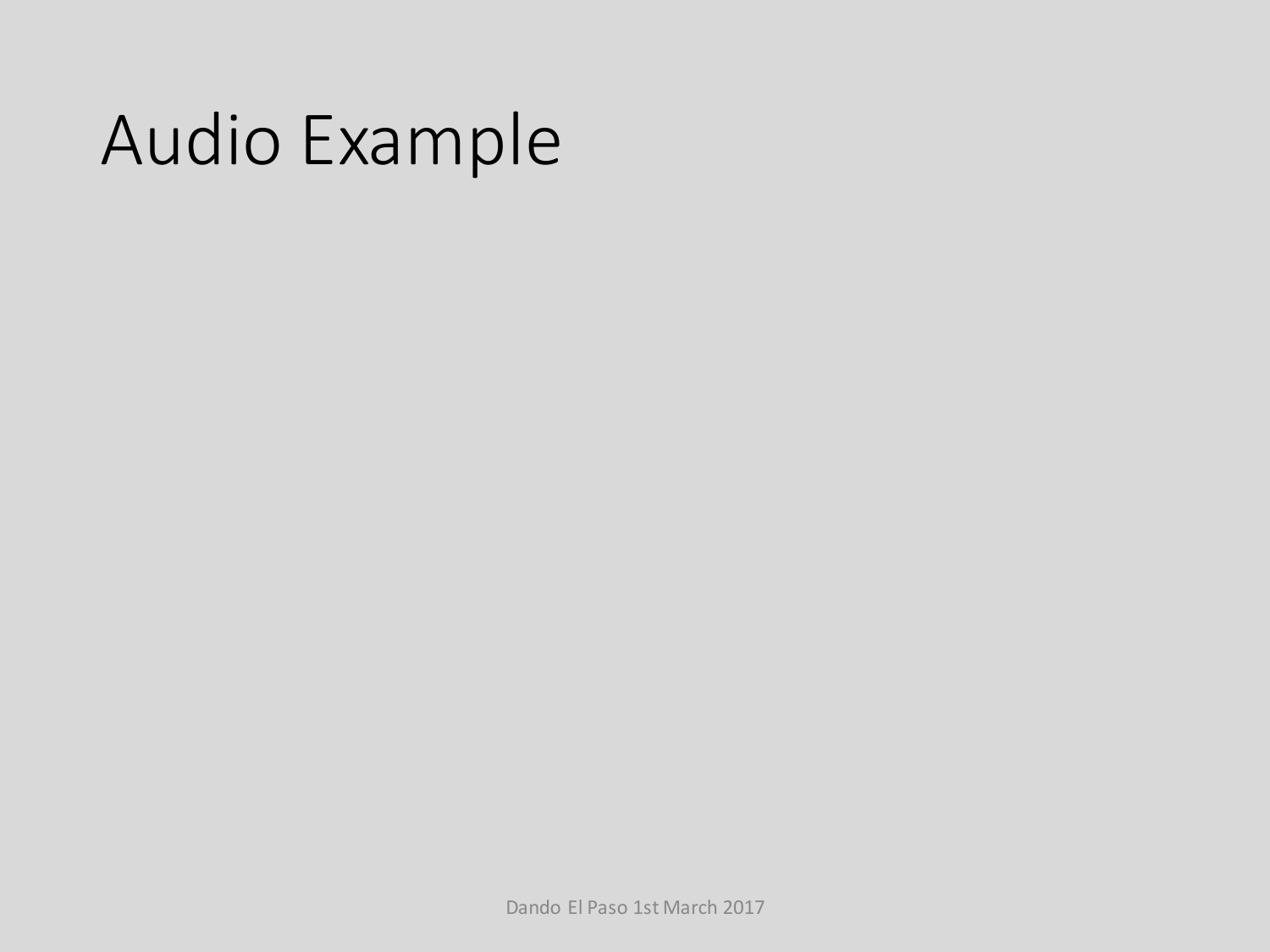# How does CCE help in portals context?

- Interview (formal or otherwise) can be used to disrupt lie script.
- CCE helps ensure that **every** verbal interaction counts
	- Provides a structure/route map
	- Gathers information
	- § 'Clever'
- Unpredictable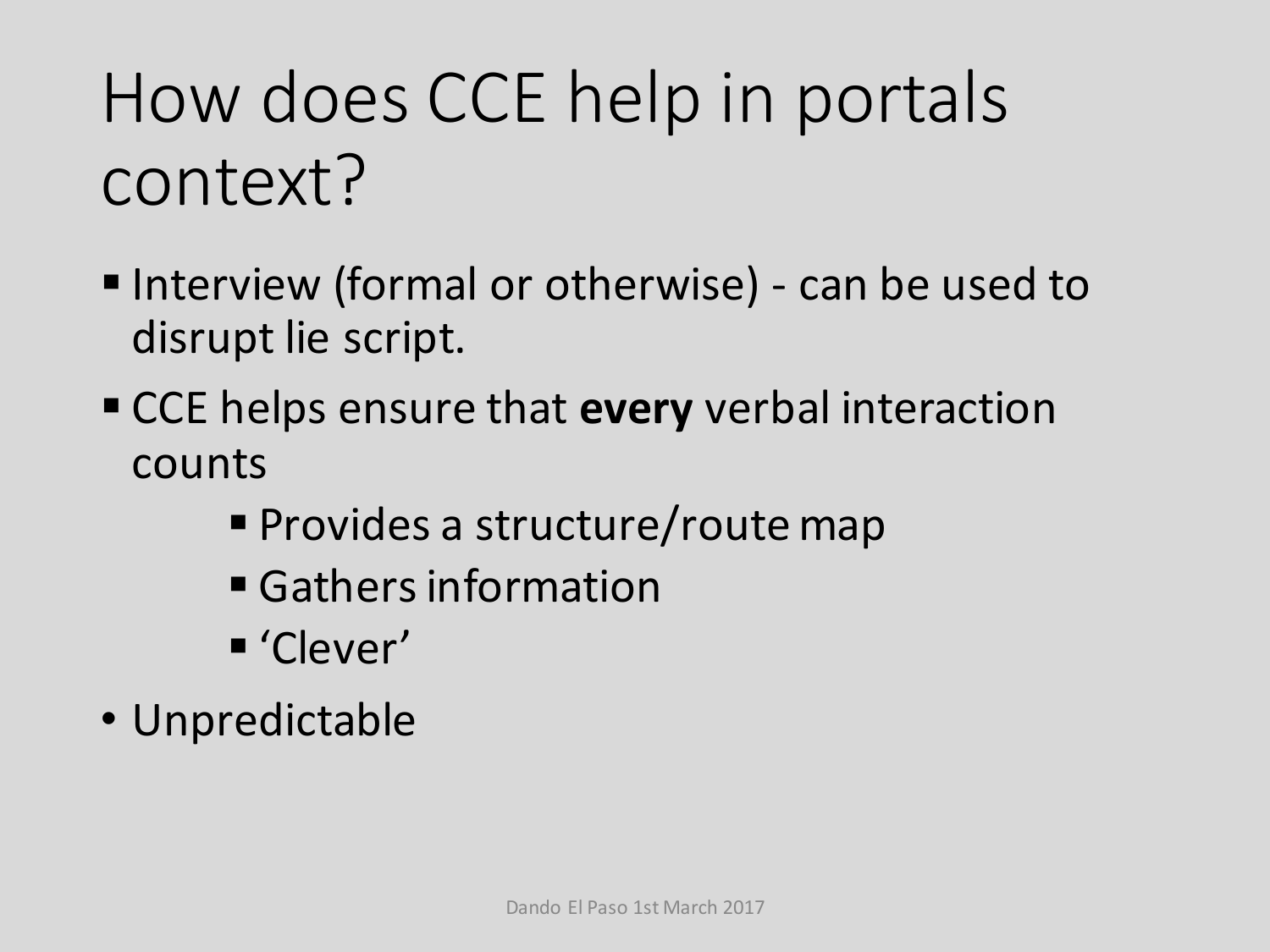